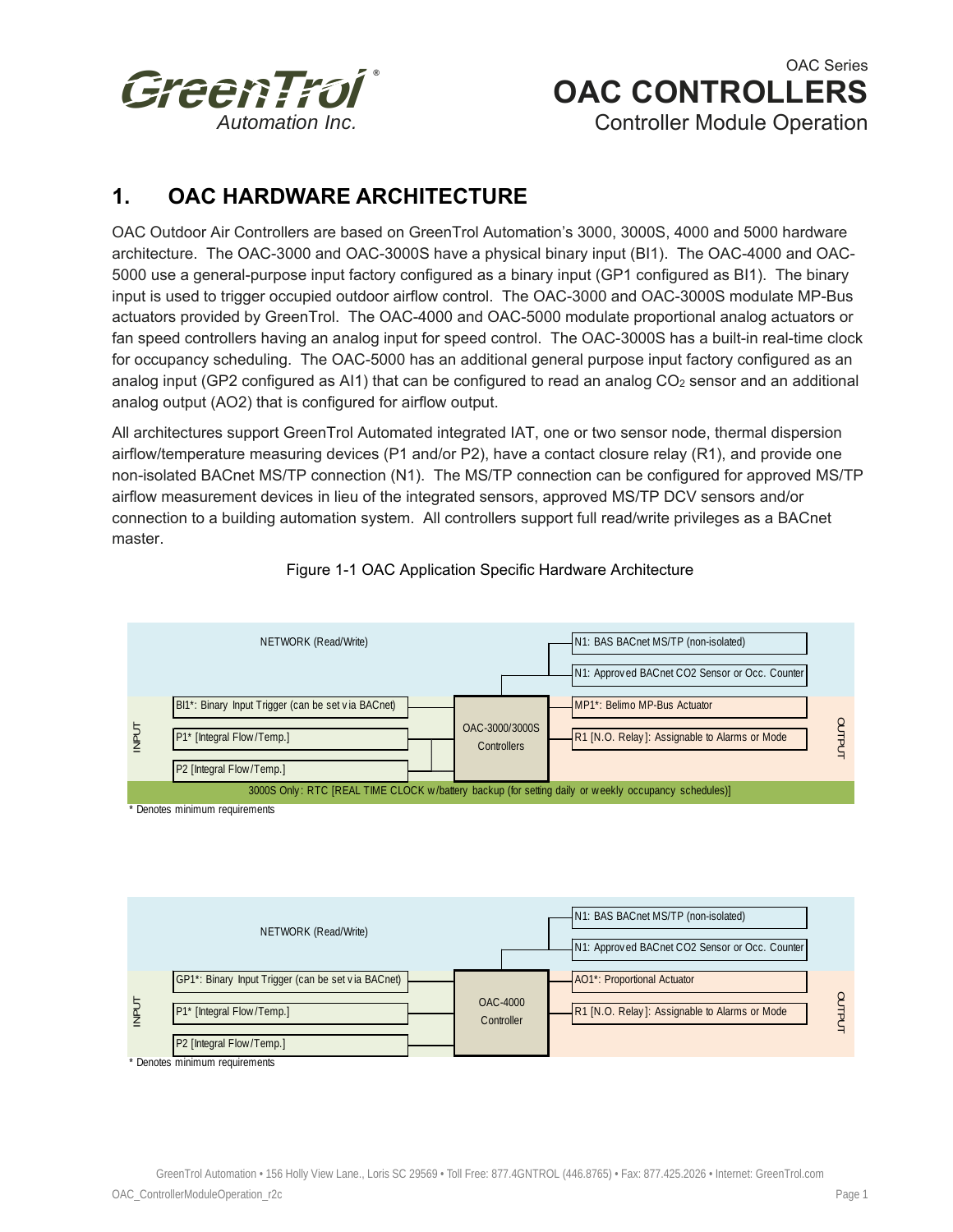

## **2. OUTDOOR AIR CONTROL (OAC) METHODS**

## **2.1. Methods Supported**

OAC controllers support four modulating outdoor air control methods and one non-modulating method during occupied mode. The OAC method is selected during firmware configuration.

## **2.2. Modulating Control Methods**

Modulating control continuously modifies the signal, MP1 or AO1, to the outdoor air actuator using one or more PID control loops and sensor inputs to maintain setpoint within a user defined deadband when occupied mode is detected. OAC controllers support fixed and variable setpoint control.

### **2.2.1 FIXED SETPOINT CONTROL METHODS**

Fixed setpoint control maintains a user defined airflow or  $CO<sub>2</sub>$  setpoint. OAC controllers support the following fixed setpoint modulating control methods:

- FLOW: maintains a user defined fixed airflow setpoint
- CO2: maintains a user defined fixed CO<sub>2</sub> setpoint bound by optional upper and lower airflow limits

### 2.2.1.1. Airflow Setpoint Control [OAC=FLOW, default]

Modulates MP1 or AO1 to maintain a user defined airflow setpoint. The setpoint can be entered during firmware configuration or during normal operation by pressing either the ↑ or ↓ pushbuttons on the main circuit board.

### 2.2.1.2. Improved CO2 Demand Control Ventilation (CO2-DCV) [OAC=CO2]

Modulates MP1 or AO1 to maintain a user defined  $CO<sub>2</sub>$  setpoint. The setpoint can be entered during firmware configuration or during normal operation by pressing either the ↑ or ↓ pushbuttons on the main circuit board.

OAC controllers reset the outdoor airflow setpoint to maintain the desired  $CO<sub>2</sub>$  level. As a result, minimum and maximum ventilation airflow limits can be set by the user. Setting airflow limits significantly improves traditional CO<sub>2</sub>-DCV that relies on fixed damper positions which are affected by damper hysteresis, fan speed changes and wind/stack pressure variations.

## **2.2.2 VARIABLE SETPOINT CONTROL METHODS**

Variable airflow setpoint control, or population based-DCV, satisfies the ventilation requirements of ASHRAE Standard 62.1 at all population levels and is an improvement over CO<sub>2</sub>-DCV.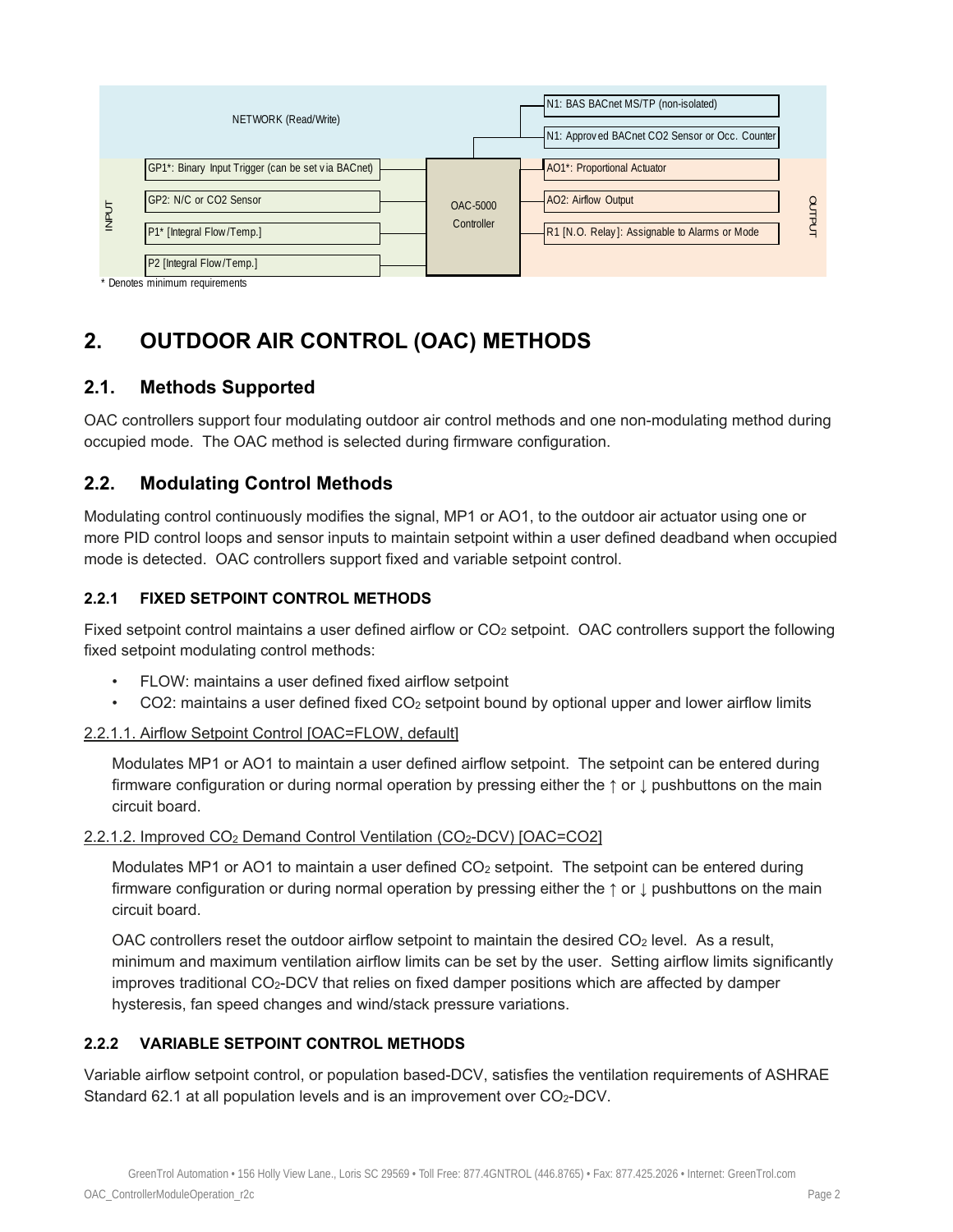The population of the ventilation zone is used to calculate the required breathing zone outdoor airflow rate. There is no user defined airflow setpoint. The breathing zone outdoor airflow rate, Vbz, is determined using the estimated population and values for the ventilation rate required per person, Rp, the ventilation rate required per floor area, Ra, and the ventilation zone floor area, Az. Values for Rp, Ra and Az should be modified for the specific space type during firmware configuration.

Vbz can be corrected for the zone ventilation effectiveness and the total outdoor air can be corrected for the worst-case expected ventilation efficiency on multi-zone systems during firmware configuration when the total population of the ventilation zone is estimated. The resulting airflow setpoint is Voz.

Variable setpoint control modulates MP1 or AO1 to maintain the calculated value for Voz. OAC controllers support the following variable setpoint modulating control methods:

- CO2/OAF: maintains a calculated airflow setpoint using the calculated population bound by optional upper and lower airflow limits
- COUNT: maintains a calculated airflow setpoint using the counted population bound by optional upper and lower airflow limits

#### 2.2.2.1. CO2/OAF Population Estimation-DCV [OAC=CO2/OAF]

The CO2/OAF method uses a steady-state algorithm that estimates the population of the ventilation zone using indoor/outdoor CO2 levels, metabolic activity and the measured outdoor airflow rate. The outdoor CO2 level and metabolic activity can be modified during firmware configuration.

#### 2.2.2.2. Direct Count-DCV [OAC=COUNT]

The COUNT method uses one to four door mounted occupancy counters to determine the occupancy of the ventilation zone.

### **2.3. Non-modulating Control Methods**

OAC controllers support the following non-modulating method when occupied mode is detected:

• FIXED: maintains a user defined fixed damper position

## **3. OAC OUTPUT**

### **3.1. Mode Detection**

The active control mode is determined by the status of the binary input trigger. The trigger can be configured to be active when the input is high (above the trigger threshold) or low (below the trigger threshold).

The OAC control mode trigger source can be a binary 0 to 24 VAC/VDC signal source from a thermostat or application controller. The trigger can also be the actuator control signal on packaged units using a 2-position intake damper. Replace the 2-position actuator with the appropriate analog or MP-Bus proportional actuator and use the 2-position 24 VAC control signal as the binary trigger. The binary trigger can also be provided via BACnet by the host control system.

OAC controllers detect the following modes of operation:

- Off Mode
- Unoccupied Mode
- Occupied Mode

Mode detection logic is shown in Figure 3-1.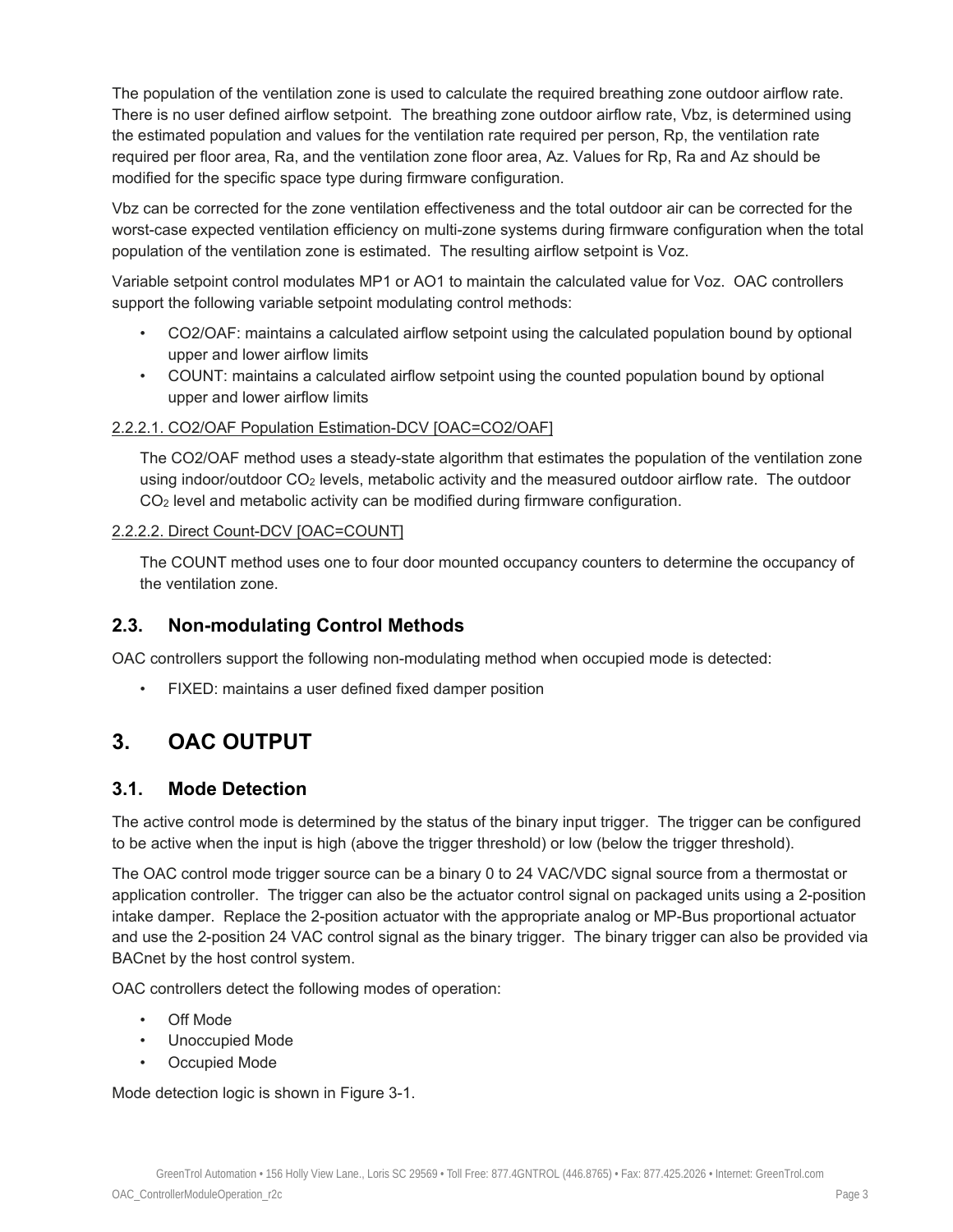#### Figure 3-1 Mode Detection Logic



## **3.1.1. ENHANCED MODE DETECTION (OAC-3000S)**

The OAC-3000S has a built-in real-time clock (RTC) to enhance operation during unoccupied modes. A schedule can be configured for individual days or weekdays/weekends and will enable occupied status (OCC = TRUE) when the time and day fall within the occupancy start time and duration specified.

The controller can be configured to operate solely on the schedule or use the schedule with the binary input trigger (logical AND) to activate occupied mode.

Press the ↓ and {ENT} buttons simultaneously during normal operation to configure schedule functions.

Enhanced mode detection logic for the OAC-3000S is shown in figure 3-2.





## **3.2. OAC Actuator and Fault Signal Outputs**

The OAC actuator control output signal is provided on AO1 and is dependent on active mode, OAC method, control status and sensor status.

## **4. NORMAL OPERATION (NO FAULTS)**

## **4.1. Off Mode (MODE=OFF)**

The OAC controller MP1 or AO1 to 0% (damper closed)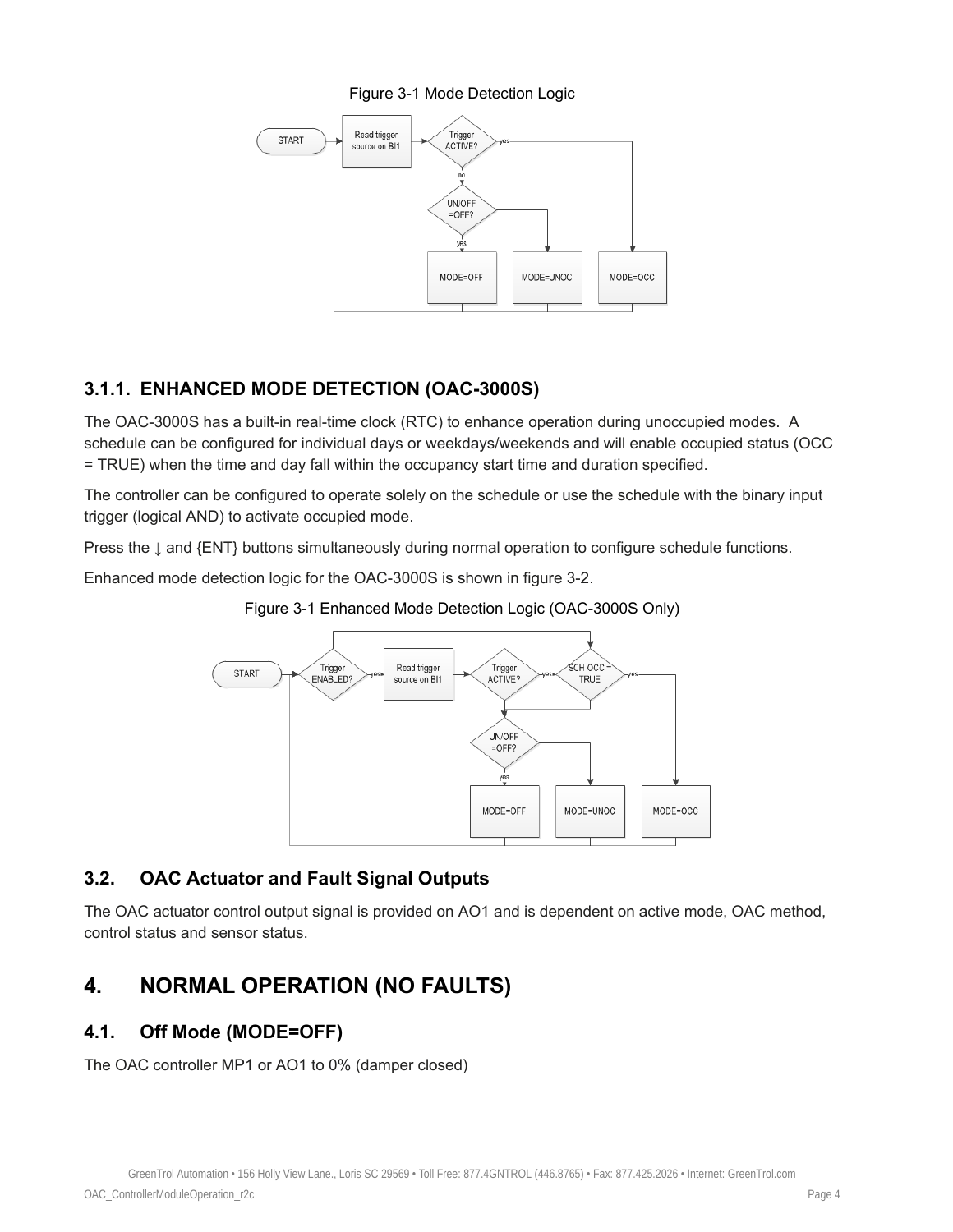## **4.2. Unoccupied Mode (MODE=UNOC)**

The OAC controller modulates the output of MP1 or AO1 to maintain a user defined unoccupied airflow setpoint, UNOC SET whenever UNOC SET is greater than zero.

*Note: Unoccupied airflow control is only available when a modulating minimum outdoor air control method is selected.* 

## **4.3. Outdoor Air Mode (MODE=OA)**

The OAC controller sets MP1 or AO1 based on the minimum outdoor air control (OAC) method selected in SECTION 2.

## **5. CONTROL FAULT HANDLING**

### **5.1. Control States**

During modulating control, OAC controllers monitor the active control state (Figure 5-1). Control states are categorized as follows:

- Inactive (not in a modulating control mode)
- Normal (within/equal to active setpoint ± 0.5 deadband)
- Outside (outside active setpoint  $\pm$  0.5 deadband)
- Far Out (outside active setpoint ± 1.5 deadband)
- Control Fault (Far Out for greater than specified fault activation delay period)

Active control faults are indicated on the LCD as follows:

- Outside High, + indicated after measured output
- Outside Low, indicated after measured output
- Far Out High, ++ indicated after measured output
- Far Out Low, -- indicated after measured output
- Control Fault High, flashing ++ after measured output
- Control Fault Low, flashing -- after measured output



#### Figure 5-1 Control States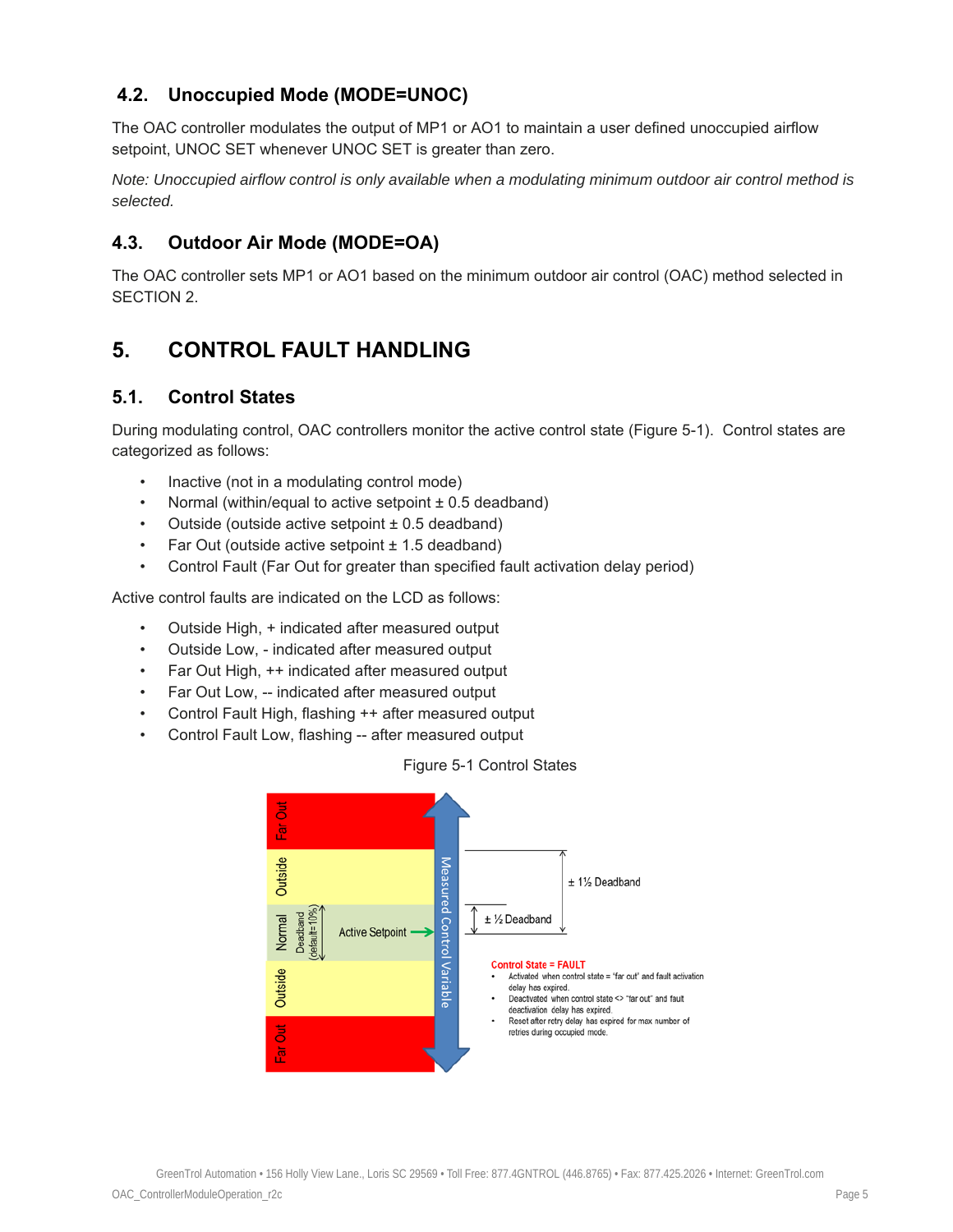## **5.2. Mode Dependent Control Fault Operation**

#### **5.2.1. UNOCCUPIED AIRFLOW MODE CONTROL FAULTS**

#### 5.2.1.1. Unoccupied Airflow Control Fault

An active unoccupied airflow control fault sets MP1 or AO1 to 0% (damper closed).

#### **5.2.2. OCCUPIED OUTDOOR AIRFLOW MODE CONTROL FAULTS**

#### 5.2.2.1. Occupied Airflow Control Fault

An active occupied airflow control fault sets MP1 or AO1 to the fixed minimum position value for MIN POS established during firmware configuration (default = 10%).

#### 5.2.2.2. CO2 Control Fault

A CO2 control fault only affects operation when OAC is set to CO2.

If DCVMAX is set to NONE, an active CO<sub>2</sub> control fault sets MP1 or AO1 to the fixed minimum position value for MIN POS established during firmware configuration (default = 10%).

If DCVMAX is not set to NONE, an active CO<sub>2</sub> control fault maintains DCV MAX.

If DCVMAX is not set to NONE and an active airflow control fault is active, an active  $CO<sub>2</sub>$  control fault sets AI1 to the fixed minimum position value for MIN POS established during firmware configuration (default = 10%). OAC modulating control is disabled.

## **5.3. Control Fault Recovery**

Control is restored when the active fault is not present for the specified fault deactivation delay period.

Since control is disabled when an active control fault is present, it is not likely that the fault will be cleared. The OAC controller allows for a user specified number of retries after a specified retry delay.

OAC controllers log the cumulative time the controller is in each control state in non-volatile memory. Times can be viewed by navigating through the system diagnostics menus.

Press the {ESC} and ↑ buttons simultaneously during normal operation to enter the advanced setup, tools and diagnostics menus.

## **6. SENSOR FAULT HANDLING**

### **6.1. Sensor Fault Detection**

The OAC controller has a built-in sensor diagnostic system that detects full or partial airflow sensor,  $CO<sub>2</sub>$ sensor or occupancy counter failure.

## **6.2. Sensor Fault Operation**

#### **6.2.1. AIRFLOW SENSOR FAILURE**

A partial airflow sensor failure averages functioning airflow sensor nodes and does not disrupt control operation. A complete airflow sensor sets MP1 or AO1 to the fixed minimum position value for MIN POS established during firmware configuration (default = 10%). OAC modulating control is disabled.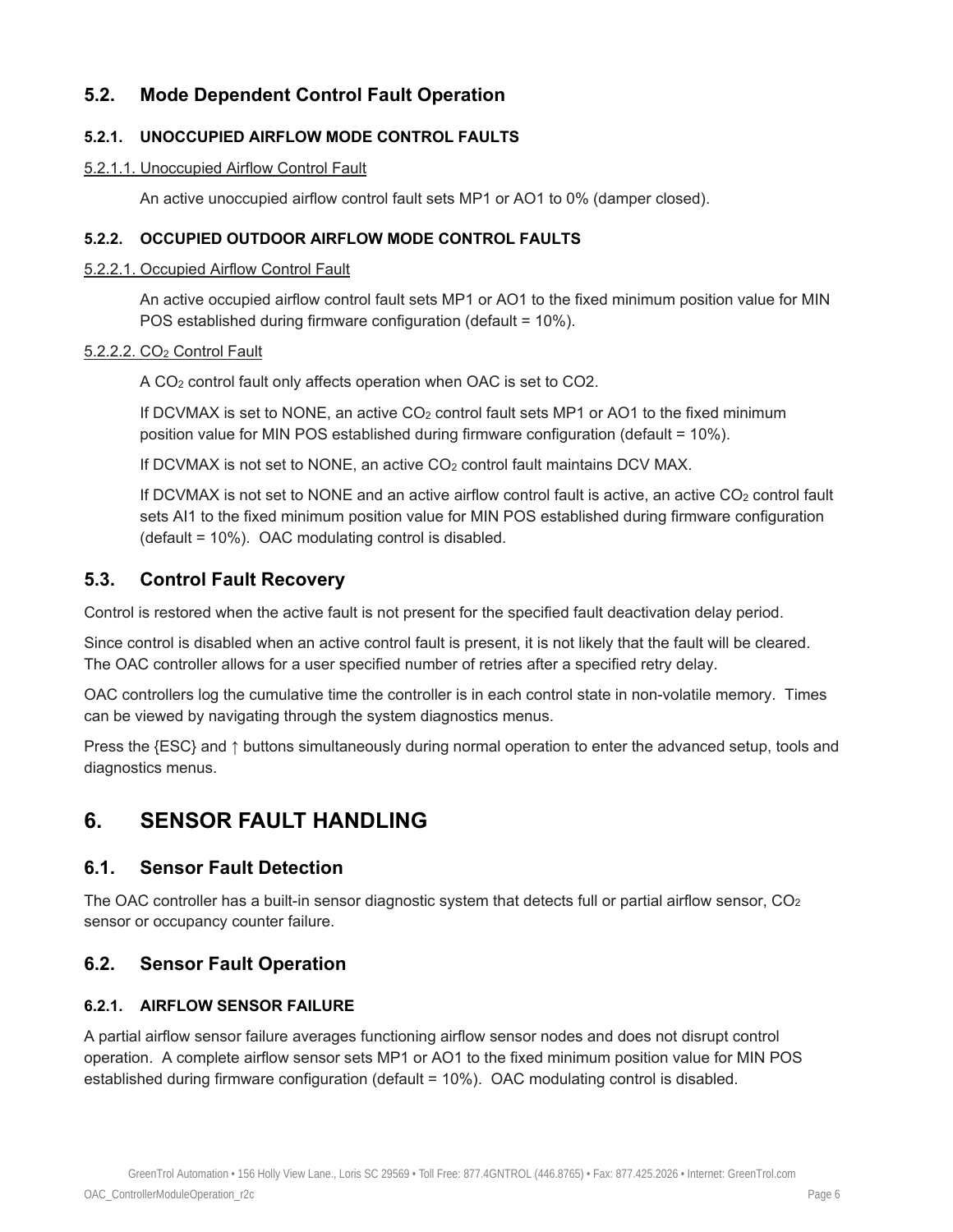#### **6.2.2. DCV SENSOR FAILURE**

A DCV sensor is either a CO<sub>2</sub> sensor or an occupancy counter. A CO<sub>2</sub> sensor failure only affects operation when OAC is set to CO2 or CO2/OAF. An occupancy counter failure only affects operation when OAC is set to COUNT.

If DCVMAX is set to NONE, a DCV sensor failure sets MP1 or AO1 to the fixed minimum position value for MIN POS established during firmware configuration (default = 10%). EMOAC modulating control is disabled.

If DCVMAX is not set to NONE, a DCV sensor failure maintains DCV MAX.

If DCVMAX is not set to NONE and an active airflow control fault is active, a DCV sensor failure sets MP1 or AO1 to the fixed minimum position value for MIN POS established during firmware configuration (default = 10%). OAC modulating control is disabled.

## **6.3. Sensor Fault Recovery**

Control is restored when the sensor fault is no longer present.

OAC controllers maintain active trouble codes and trouble history in non-volatile memory. Trouble codes and history and can be viewed by navigating through the system diagnostics menus.

Press the {ESC} and ↑ buttons simultaneously during normal operation to enter the advanced setup, tools and diagnostics menus.

## **7. CONTACT CLOSURE RELAY**

The contact closure relay, R1, may be assigned to one or more notification alarms or the active control mode.

## **7.1. Notification Alarm Assignment [R1 ASGN=ALRMS, default]**

The contact closure relay, R1, closes when a bound notification alarm is active. To assign the contact closure relay to notification alarms, set R1 ASNG to ALRMS (default) during hardware configuration.

*Note: Individual alarms must be bound to R1 during firmware configuration for an active alarm to close the relay.* 

## **7.2. Mode Assignment [R1 ASGN=MODE]**

The contact closure relay, R1, closes and can enable an external device, such as a start relay for a booster fan or exhaust fan, when the specified mode is active. To assign the contact closure relay to the active control mode, set R1 ASNG to MODE during hardware configuration. Select the desired active control mode, unoccupied mode (R1 ACTMOD=UNOC), occupied mode (R1 ACTMOD=OCC) or both unoccupied and occupied modes (R1 ACTMOD=OCCUNO), that enables the contact closure relay.

## **8. NOTIFICATION ALARMS**

OAC controllers have built-in notification alarms. Notification alarms are automatically displayed at position 11 on the LCD and can be individually bound to the contact closure relay, R1, when R1 ASGN is set to ALRMS. Notification alarms are also available via BACnet.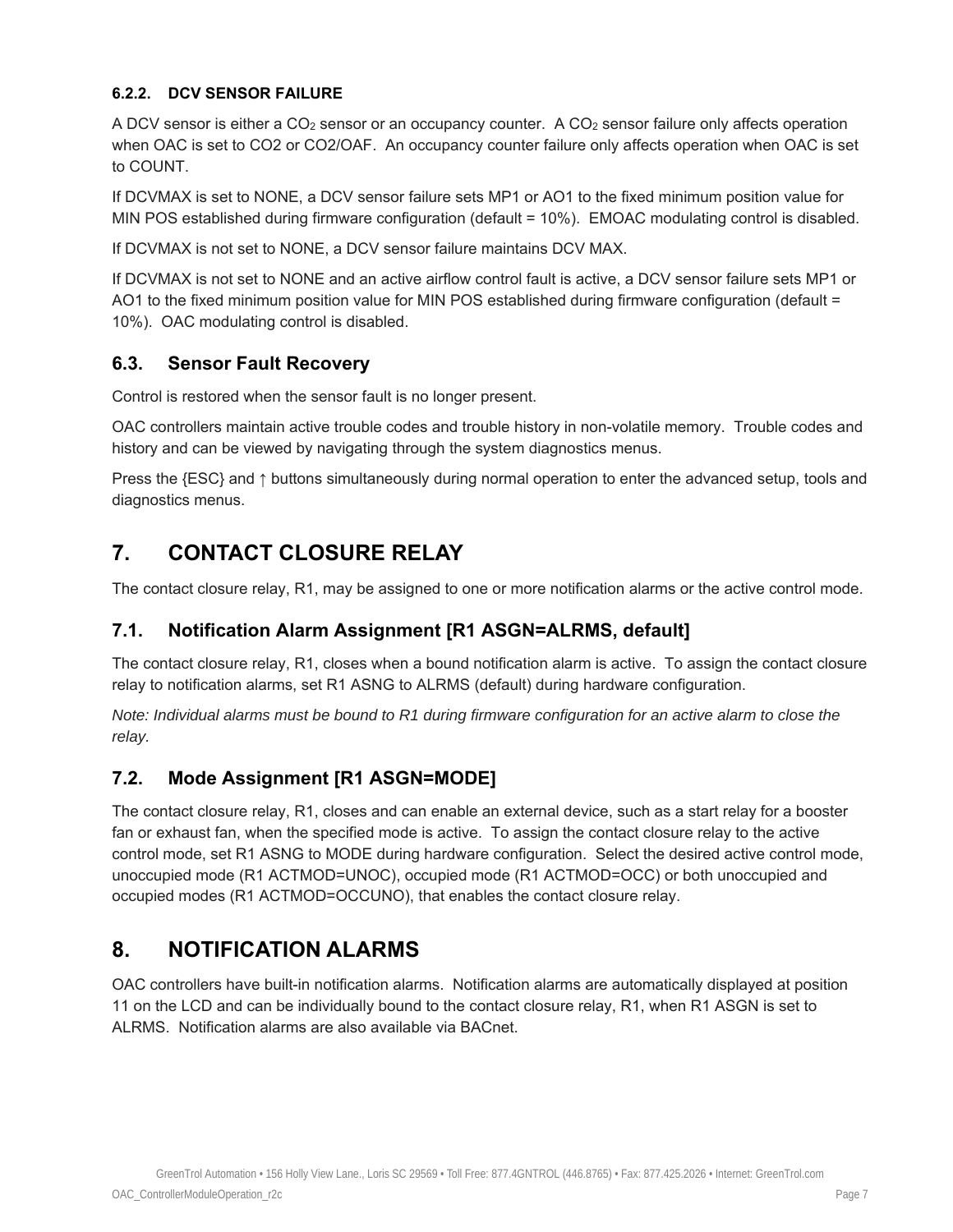## **8.1. System Status Alarms**

#### **8.1.1. SYSTEM TROUBLE ALARM [TRBL ALARM]**

The alarm can become active during any mode. The system trouble alarm is active when any malfunction of the controller module, airflow measuring device or installed DCV sensor is detected. The alarm is enabled by default and configured for automatic reset. Active trouble codes and trouble code history are viewed using built-in diagnostic tools.

### **8.2. Mode Dependent Setpoint Alarms**

The following mode dependent setpoint alarms are available:

- Unoccupied Airflow Alarm
- Outside Airflow Alarm (Occupied airflow alarm)
- CO<sub>2</sub> Alarm

Notification alarms are disabled by default and must be enabled during firmware configuration to become active.

Notification alarms can be configured to reset automatically when the mode changes and/or alarm status is no longer active, or require manual reset. Active, manually reset, notification alarms are cleared by pressing the {ESC} button or via BACnet.

Each notification alarm has unique type (high, low or high/low), tolerance and delay parameters. Alarm history is maintained in non-volatile memory.

Notification alarm parameters can be modified during firmware configuration.



#### Figure 8-1 Setpoint Notification Alarms

- Configured using firmware configuration.
- Configurable as a low, high or high/low airflow alarm (dependent on alarm)
- Active after specified delay when airflow is outside of tolerance.
- Can be bound to the contact closure relay when R1 ASGN is set to ALRMS using
- Can be configured for manual or automatic
- Automatic reset clears immediately when measured parameter is within tolerance or on

#### **8.2.1. UNOCCUPIED AIRFLOW ALARM [UNOC ALARM]**

The alarm can only become active during unoccupied mode when the unoccupied airflow setpoint (UNOC SET) is greater than zero. The alarm uses the unoccupied airflow setpoint as the default alarm setpoint. The alarm can be set as a high, low or high/low airflow alarm.

#### **8.2.2. OUTDOOR AIRFLOW ALARM [OA ALARM]**

The alarm can only become active during occupied mode and any OAC method except when the OAC method is set to CO2. The alarm uses the active OA airflow setpoint (OA SET) when the OAC method is set to FLOW, CO2/OAF or COUNT. The alarm uses a user defined airflow setpoint when the OAC method is set to FIXED. The alarm can be set as a high, low or high/low airflow alarm.